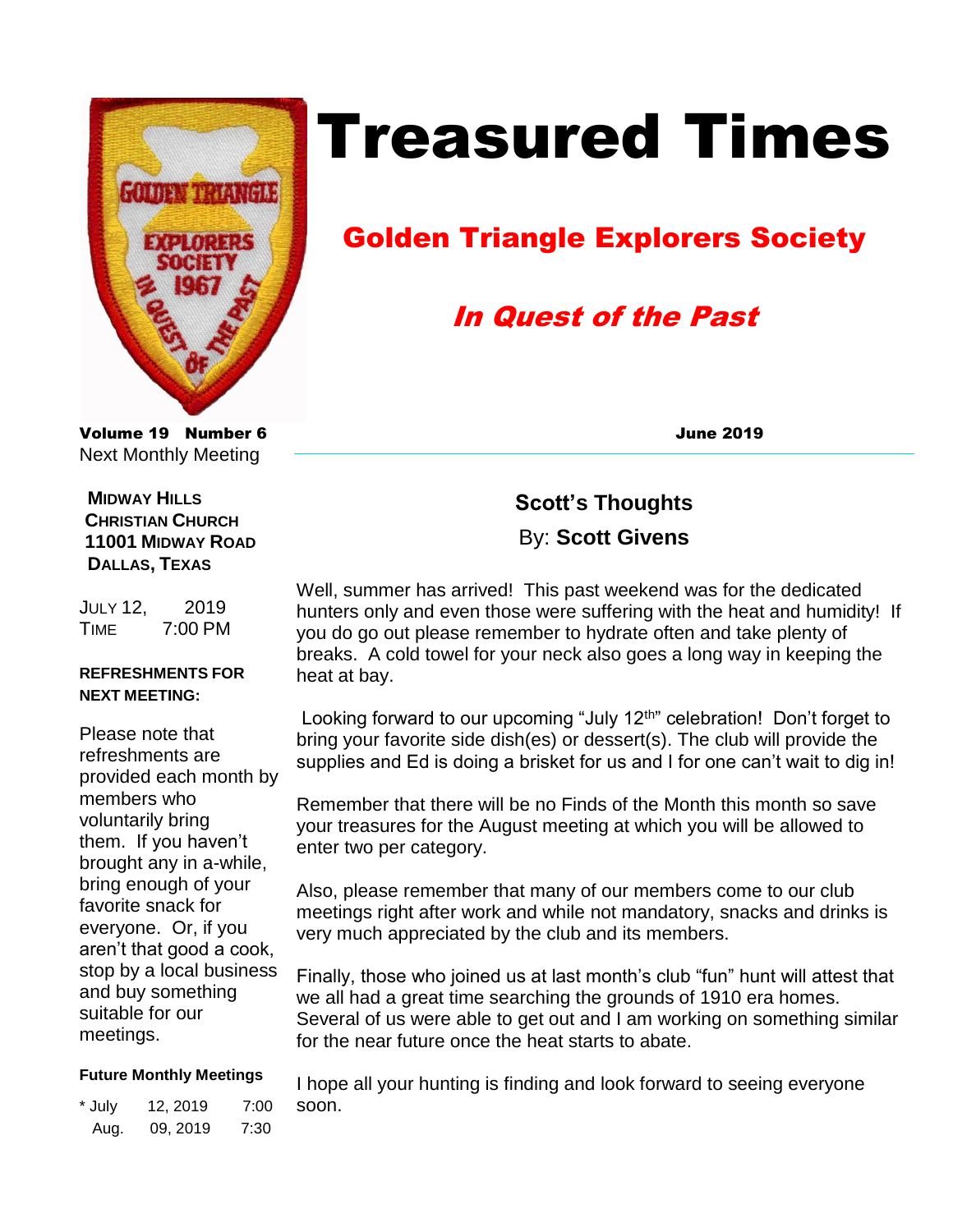Sept. 13, 2019 7:30 Oct. 11, 2019 7:30 **MINUTES OF June, 2019 MEETING\**

## **By: Andy Broome**

#### **CLUB OFFICERS**

| <b>PRESIDENT:</b><br><b>SCOTT GIVENS</b>                                                                                                                                   | President Scott G. called the meeting to order.                                                                                                                                |
|----------------------------------------------------------------------------------------------------------------------------------------------------------------------------|--------------------------------------------------------------------------------------------------------------------------------------------------------------------------------|
| <b>VICE PRESIDENT:</b>                                                                                                                                                     | Scott made announcements:                                                                                                                                                      |
| <b>REGGIE CUSICK</b>                                                                                                                                                       | Lewis Murray had passed.                                                                                                                                                       |
| Treasurer:<br><b>SUSAN PHILLIPS</b>                                                                                                                                        | Audit committee has been filled thank you Craig and Dee.<br>We still need volunteers for the treasure committee for 2020 and a                                                 |
| <b>SECRETARY:</b>                                                                                                                                                          | nominating committee by August.                                                                                                                                                |
| <b>MARY PENSON</b>                                                                                                                                                         | Our club hunt for June will be held at the McKinney Cotton Mill on<br>Saturday from 9-11.                                                                                      |
| <b>OTHER CONTACTS</b>                                                                                                                                                      | We are still looking for a hunt master.                                                                                                                                        |
| <b>HUNT MASTER:</b><br><b>OPEN</b>                                                                                                                                         | Our July 4 <sup>th</sup> celebration will be Friday July 12 and will be at 7pm, not 7:30.<br>Need decorators and please bring sides and drinks. Helpers please arrive<br>by 6. |
| <b>REFRESHMENTS CHAIR:</b><br><b>BILL ABBOTT / JOE REYNOLDS</b>                                                                                                            | Susan read our treasury report.                                                                                                                                                |
| <b>NEWSLETTER EDITOR:</b><br><b>DEE REYNOLDS</b>                                                                                                                           | Andy B. read the minutes from our May meeting.                                                                                                                                 |
| <b>WEBMASTER:</b><br><b>SUSAN PHILLIPS/SCOTT</b><br><b>GIVENS</b>                                                                                                          | Reggie C. gave a talk and shared some of his finds from the Ladonia<br>Fossil Park which included not only prehistoric fossils but also Native<br>American artifacts.          |
| <b>SEE YOUR MEMBER</b><br><b>DIRECTORY FOR TELEPHONE</b>                                                                                                                   | We broke for refreshments.                                                                                                                                                     |
| <b>NUMBERS</b>                                                                                                                                                             | This month's fund raiser was summer themed and Susan had some great<br>prizes as usual.                                                                                        |
| <b>MEMBER</b><br><b>ADVERTISEMENTS</b>                                                                                                                                     | Scott asked for any birthdays and anniversaries.                                                                                                                               |
| This space is reserved for<br>free member ads. Do you<br>have something you wish to<br>sell or buy? Member ads,<br>including pictures, will be<br>printed as space allows. | With no other business, Scott asked for a motion to adjourn. Craig<br>seconed the motion.                                                                                      |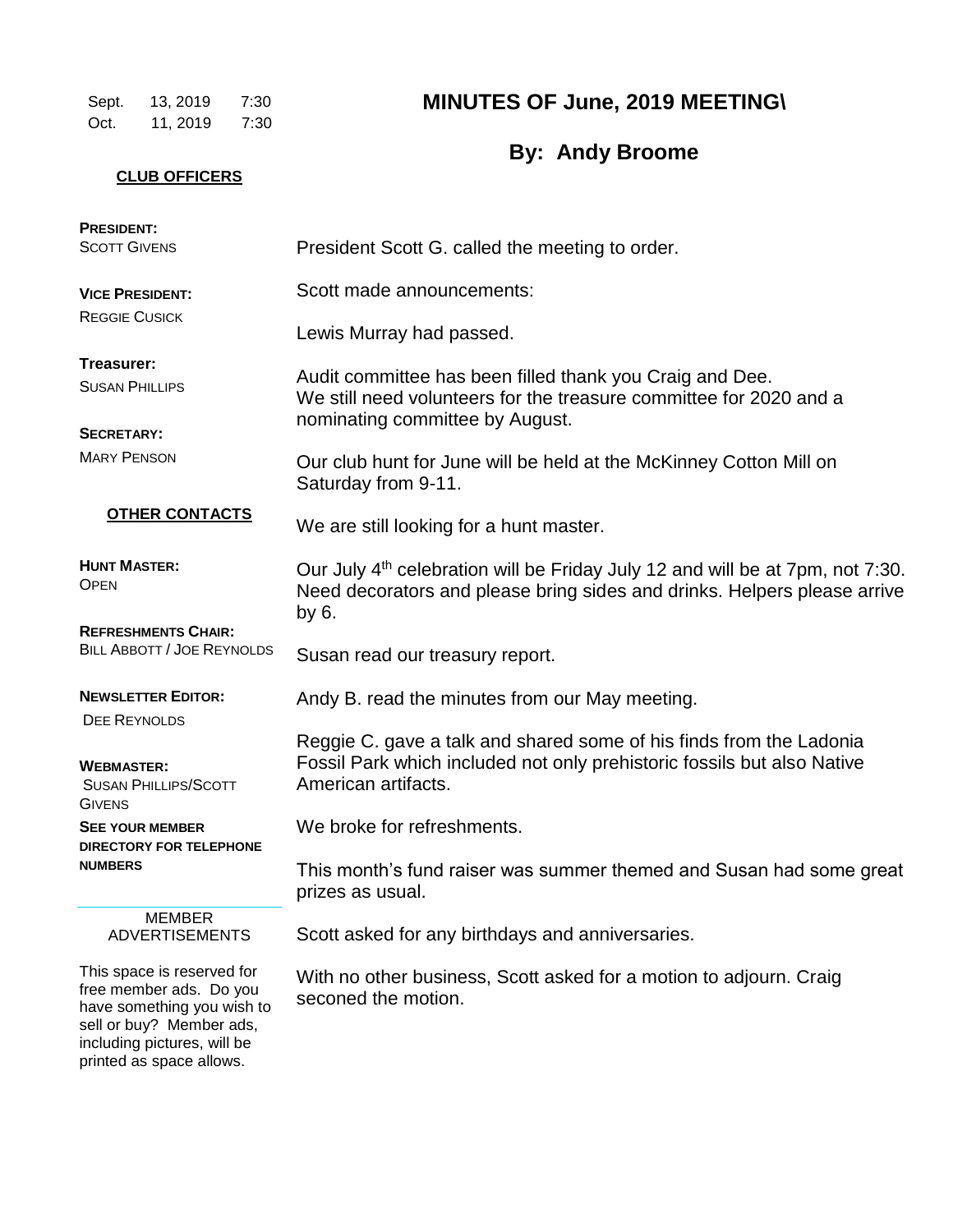## **Find of the Month for June, 2019**

2<sup>nd</sup>









2<sup>nd</sup>



3<sup>rd</sup>

**Reg. C./1901 Barber Quarter Codey K./ Silver Coins Andy B./1919 Standing Liberty**

**3 3 3 3 3 3 3 3** 

**3 3 3 3** 3<sup>rd</sup>



**st**

**Relics: 1 st**

**2** 2<sup>nd</sup>

**2 2** 

**2 2** 



 **Reg. C./Cocaine Ring Codey K./Tiffany Silver Ring Andy B./Brass Enamel Pin**

**Tie for 3<sup>rd</sup></del> The for 3<sup>rd</sup>** 



13

**2** 



**Scott G./Relay Medal Andy B./Old Thimble Dee R./Silver Buckle Reg. C./3 Ring Mini Ball** 

2<sup>nd</sup>

#### **Most Unusual: st**







3<sup>rd</sup>

**3 3 3 3** 

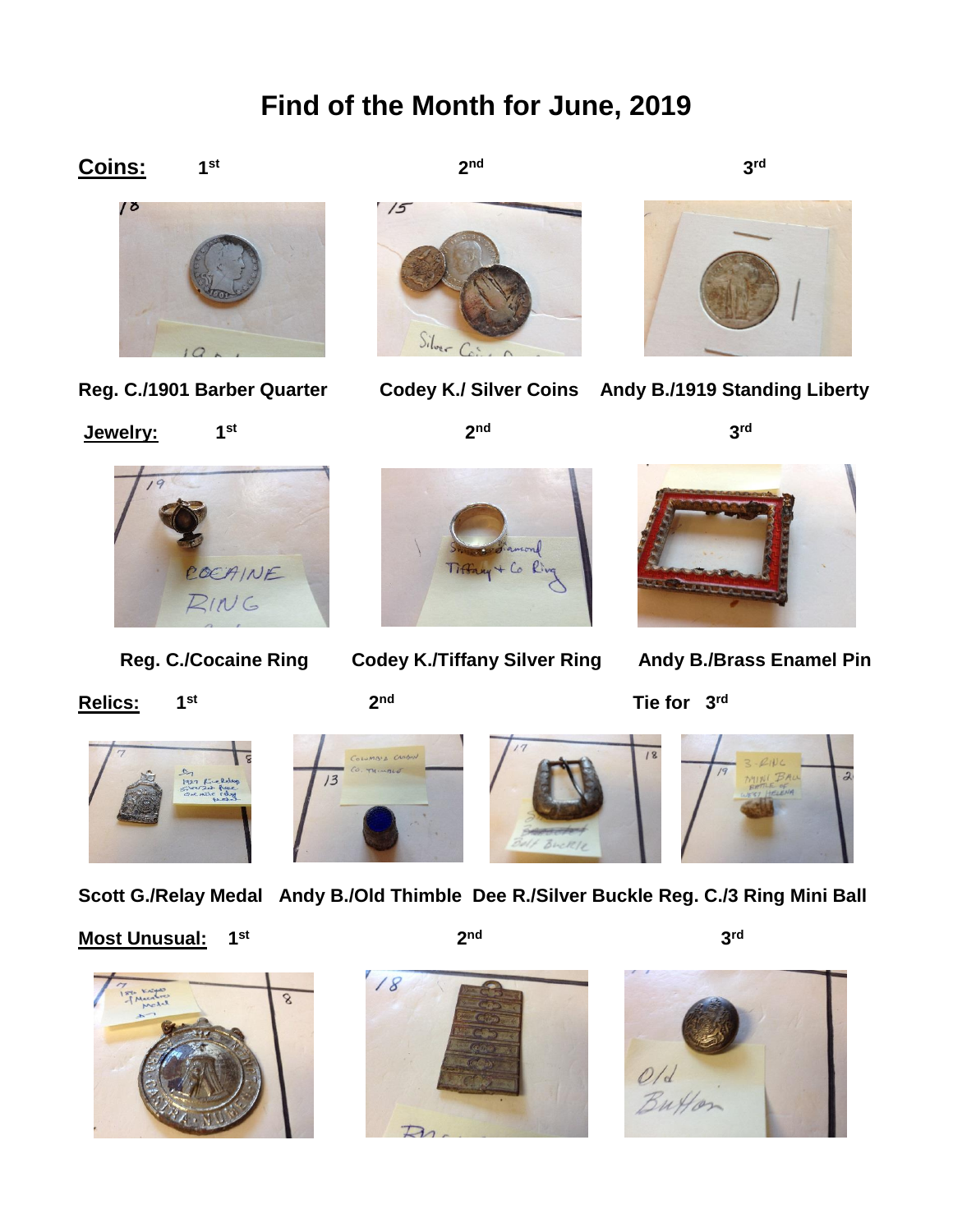Scott G./Knights Medal Reg. C./Baggage Fob Dee R./Old Button

**st**

#### **Second Chance:**

**2** 2<sup>nd</sup>

**3** 3 **rd** 



**Scott G./Coke Watch Fob Codey K./ Gold Pendent Frank M./St. Christopher** 





## **Fundraiser for July**







 **1819 Large Cent 1882 Morgan Dollar 1883 Morgan Dollar**





 **White House Commemorative Dollar \$20 Dollar DQ Gift Card**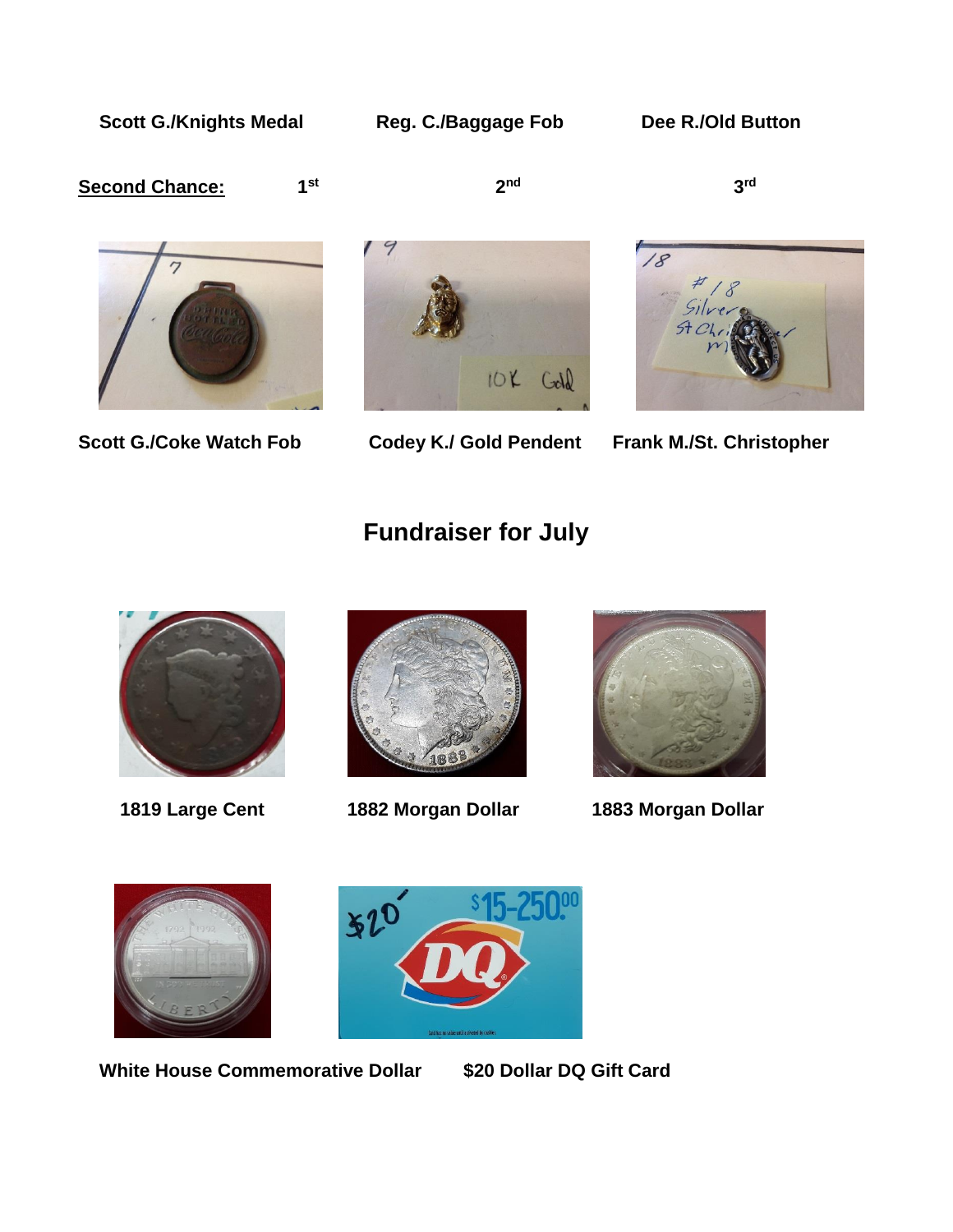**A big thank you to Reggie and Lorie for their presentation of fossils they found on a weekend trip they took to a Northeast Texas park. They found some outstanding items. Below are a few photos of items they found.**





 **Pre-historic Sharks tooth and petrified wood samples**